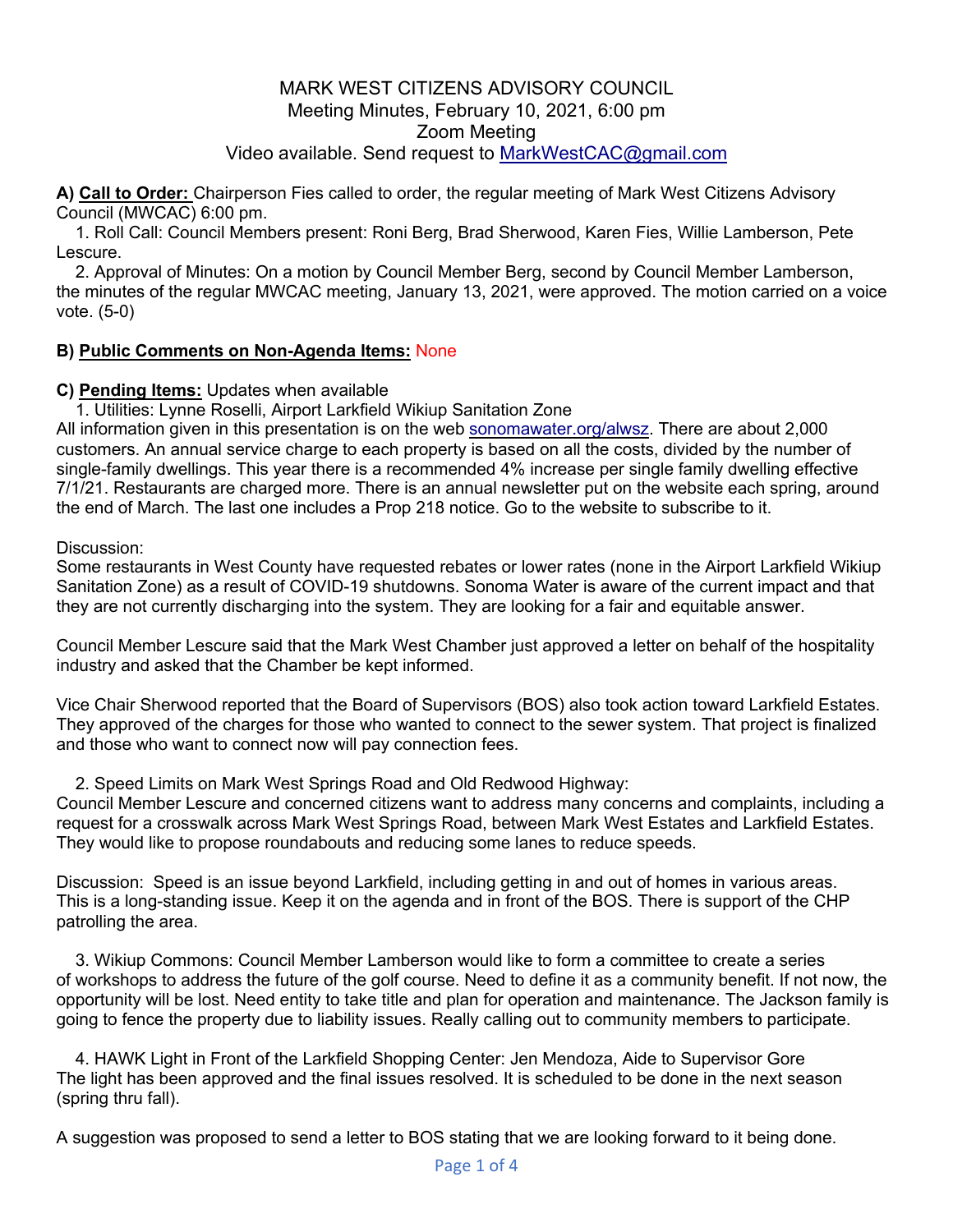5. Sonoma County General Plan for Mark West Area: Council Member Lescure The Mark West Chamber of Commerce formed a subcommittee of five, to work on the general plan. Council Members Lescure and Lamberson will report back to this group.

6. List of unmet needs projects for Larkfield/Mark West/Wikiup: There was a suggestion to add a request to widen the bridge over Mark West Creek.

**D) Presentations:** Information Only

To proceed as follows: 1. Presentation 2. Questions by council members 3. Questions and comments from the public

1. Vegetation Management & County Grant Application

a. Paul Godowski, President of Shiloh Estates:

Paul shared challenges, impacts and lessons learned in Shiloh Estates since the Tubbs Fire. Shiloh Estates has 900 acres of wild land/urban interface.

Challenges: forest and grass, large properties with wild lands, slopes to Shiloh Estates. Single way in and out and a 21-acre lake. Holding tanks with pumps. When lost power, had to have generators moved in - very dangerous.

Fire: impacted from North East. Fallen trees blocked entrance and exit.

HOA: Formed a fire committee for fire prevention management. Spent time and money to make the entrance safer, cut trees etc. to prevent ladder fuels. Had a positive effect on homeowners as they saw the impact.

Most important part of the team is a small tractor for clearing large areas. It can knock down and mulch 10' wide trees and coyote bushes. Very cost effective versus manual labor. Point: Heavy equipment is a must.

Fire chief advised homeowners as to how to build with fire prevention in mind.

Photos and slides shared information:

- o Fire breaks, multilevel land scaling etc. Essential and beautiful.
- o Get community participation: emails, newsletters, have Cyndi Foreman (Fire Marshal) come out and speak to the issue. Hard to get qualified contractors > get community engagement.
- $\circ$  Focus has to be on honing in on the area around your house. Go out and look back at your house to see potential fire hazards.
- $\circ$  Remove flammable vegetation; use rock and metal fence for privacy.

Kincade fire came from north and hit Shiloh Estates. With heroic efforts from fire fighters, the area was saved. They appreciated that large areas had been cleared. Made it safer for the fire fighters.

Lessons we learned.

- o Set example and share how to do it.
- $\circ$  Make it easy for people to join in. Share your resources, including equipment. Try to plan so equipment can remain and save money.
- $\circ$  Make your property attractive to fire fighters. They do property triage and know which properties are easier to protect.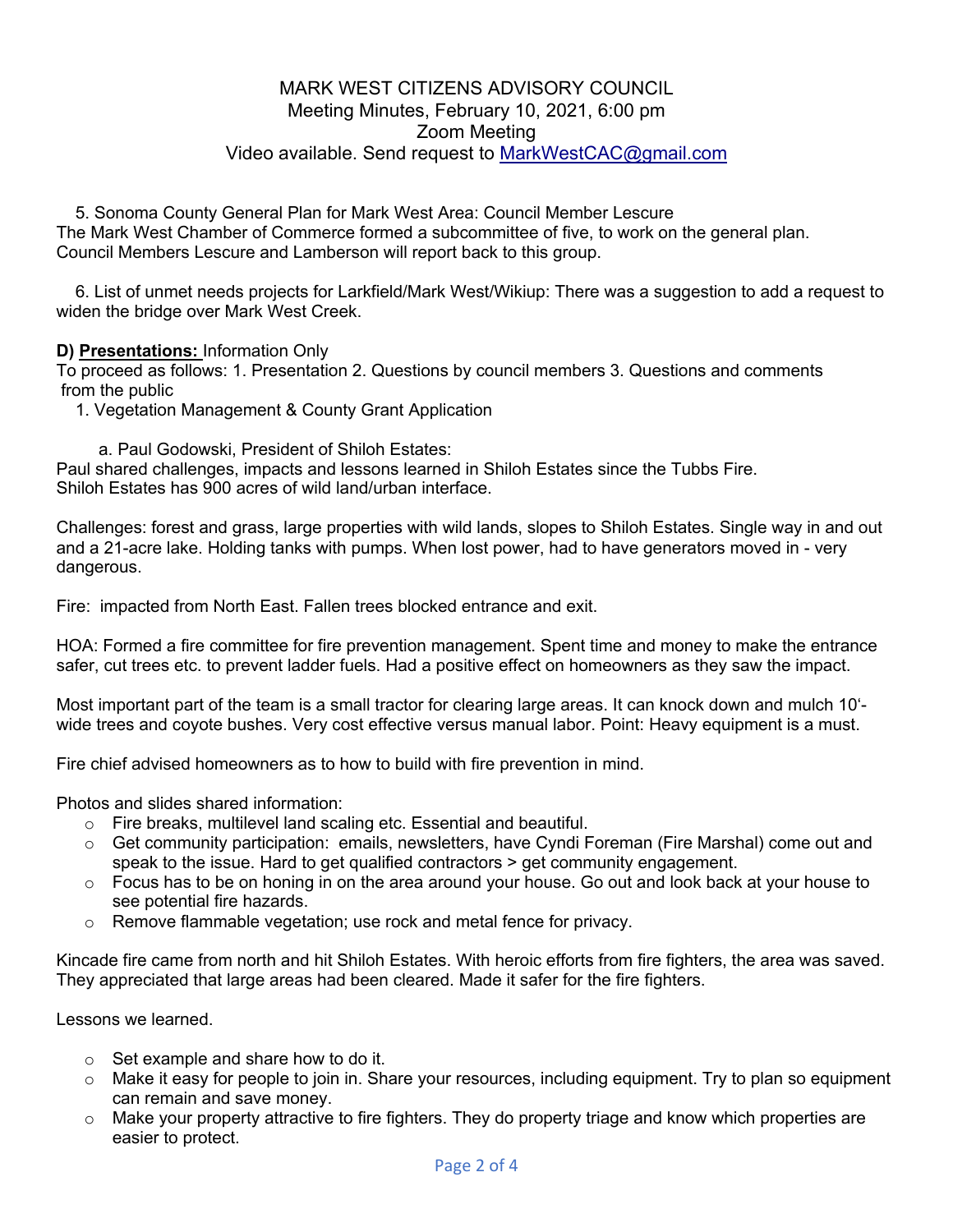Godowski is now focused on community outreach. Will work with others to protect all neighborhoods.

b. Permit Sonoma: Caerleon Safford:

Presented information on codes and regulations, and basic fire mitigation.

There are different areas of responsibility (local vs. state). Most regulations protect forests from house fires, not the other way around.

c. Lisa Hulette, Permit Sonoma Grants Manager. The Hazard Mitigation Grant Program

The County has submitted a \$50M grant request (BRIC grant) from FEMA for two types of fire mitigation efforts: 1) looking from the "outside in" and 2) looking from the "inside out."

Can contact Lisa Hulette to get on lists to attend meetings.

Discussion: Continuation of this education and the work should be a standing item on the agenda.

Presenters and Council members expressed desire to work together to improve fire safety and community participation and communication in the future.

For more information, check out Fire Safe Sonoma. https://www.firesafesonoma.org/

2. Presentation of Map of Projects:

Council Vice Chair Sherwood created a map of the MWCAC projects accomplished so far, along with some Transportation and Public Works future projects. It will be posted on the new MWCAC website.

### **E) Presentations of Referrals from Permit Sonoma:** ACTION ITEM None

### **F) Subcommittee Reports & Discussions:** ACTION ITEM

Council Members added Wikiup Commons as a subcommittee. Also, the Council changed the name of the "Rebuild Committee" to the "Rebuild and Vegetation Management Committee." The Council designated members to the subcommittees as follows:

1. Neighborhood Improvement Funding Program (NIFP): Council Members Berg and Lescure

- 2. Rebuild and Fire Mitigation Subcommittee: Council Vice Chair Sherwood and Chair Fies
- 3. Community Services District (CSD) Subcommittee: Council Members Sherwood and Lamberson
- 4. Wikiup Open Space: Council Members Berg and Lamberson

Motion was made by Council Member Lescure and seconded by Council Member Berg. Approved 5-0.

Council Member Lescure will also report back on the Mark West Chamber's General Plan Committee, as needed.

### **G) Correspondence:** Information Only None

### **H) Council Member Announcements and Disclosures:** Information Only

1. Council Member Berg: Jen Chamberlain has a high school student interested in an internship with the MWCAC. The last intern was a college student and having her was a great experience.

Council Member Sherwood is willing to work with an intern, perhaps on a social media plan or online presence. Council Chair Fies, Council Vice chair Sherwood and Council Member Berg will discuss.